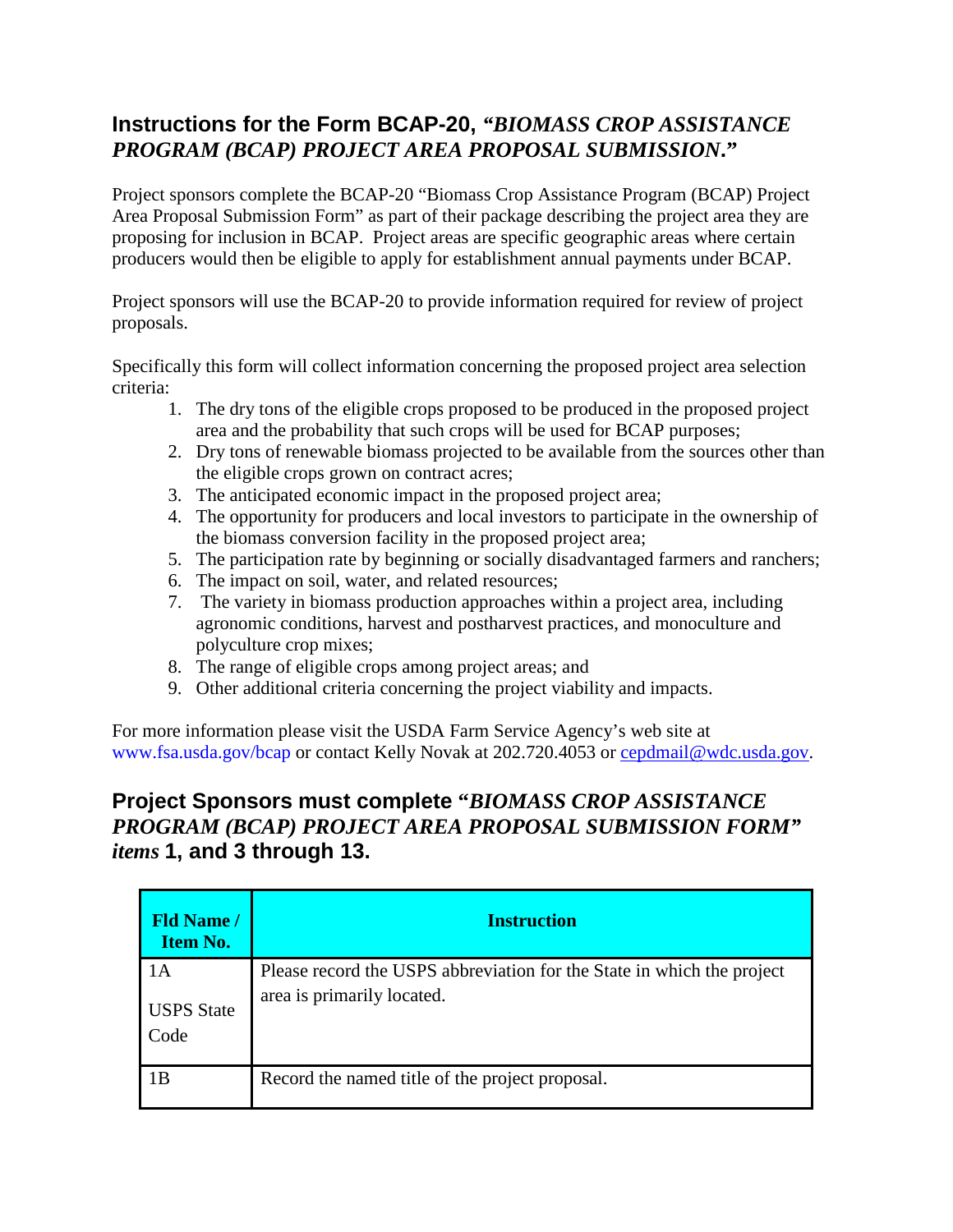| <b>Fld Name /</b><br><b>Item No.</b>                          | <b>Instruction</b>                                                                                            |
|---------------------------------------------------------------|---------------------------------------------------------------------------------------------------------------|
| Proposed<br>Project Area<br>Name                              | Recorded name here must match recorded project proposal name on all<br>proposal package forms and studies.    |
| 2A<br>Approved<br>Project Area<br><b>ID</b> Number            | For FSA National office use.                                                                                  |
| 2B<br>Date<br>Assigned                                        | For FSA National office use.                                                                                  |
| 3<br>Name of<br>Project<br>Sponsor                            | Record the name of the project sponsor, whether it is a group of<br>producers or biomass conversion facility. |
| $\overline{4}$<br>Proposed<br>Acreage<br>Limitation           | Record the number of acres proposed for enrollment in this project area.                                      |
| 5A<br><b>Street</b><br><b>Address</b><br>(Number<br>and Name) | Record the street address for the project sponsor.                                                            |
| 5B<br>City                                                    | Record the city for the project sponsor.                                                                      |
| 5C<br><b>State</b>                                            | Record the state for the project sponsor.                                                                     |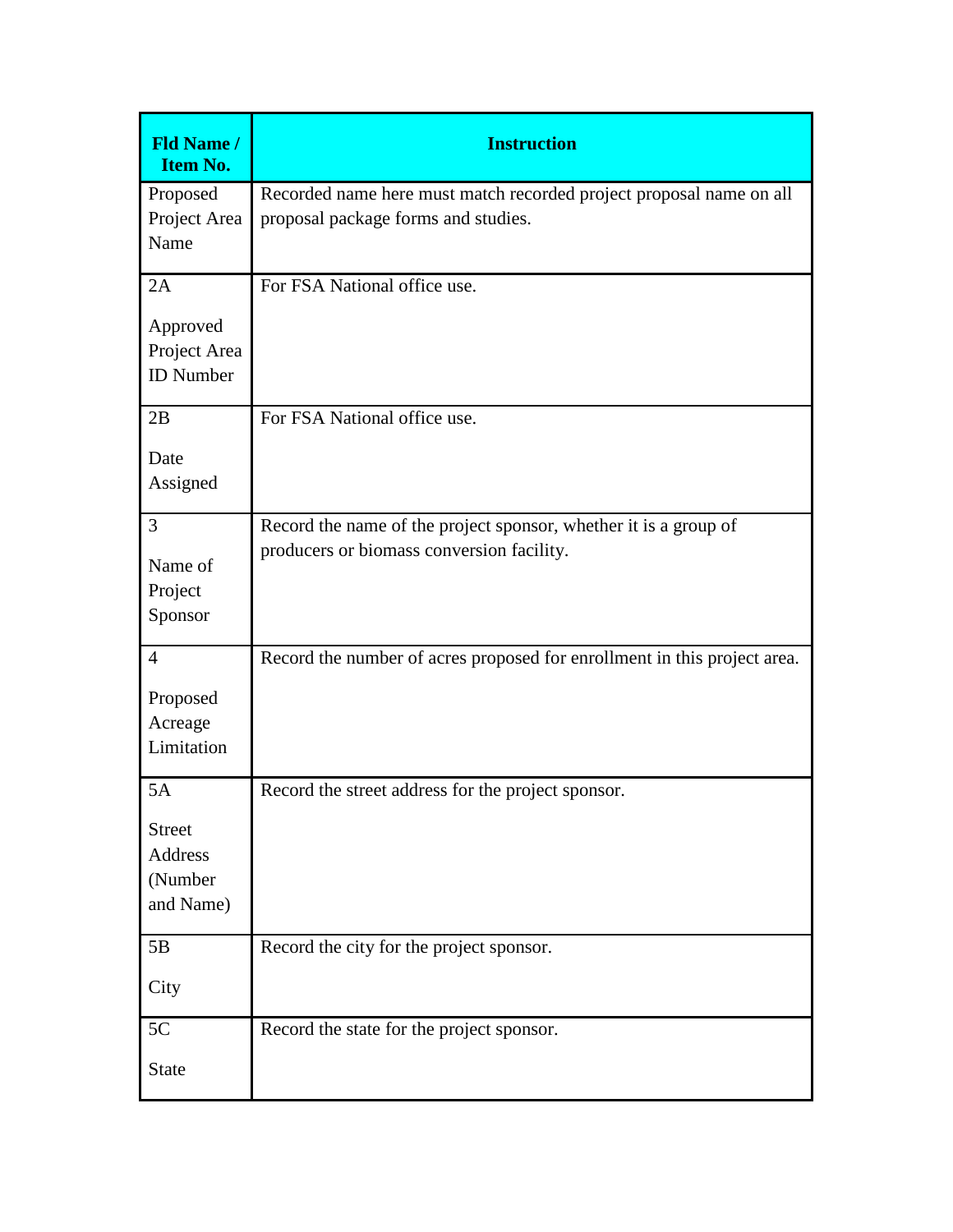| <b>Fld Name /</b><br><b>Item No.</b>                      | <b>Instruction</b>                                                                                                                                                                                                           |
|-----------------------------------------------------------|------------------------------------------------------------------------------------------------------------------------------------------------------------------------------------------------------------------------------|
| 5D                                                        | Record the zip code for the project sponsor.                                                                                                                                                                                 |
| Zip Code                                                  |                                                                                                                                                                                                                              |
| 5E                                                        | Record the mailing address for the project sponsor.                                                                                                                                                                          |
| Mailing<br><b>Address</b><br>(Include Zip)<br>Code)       |                                                                                                                                                                                                                              |
| 6<br>Telephone<br>Number<br>(Include<br>Area Code)        | Record the telephone number for the project sponsor.                                                                                                                                                                         |
| $\overline{7}$<br>Email<br>Address                        | Record the email address for the project sponsor.                                                                                                                                                                            |
| <b>8A</b><br>Name of the<br>Facility<br>Project Area      | Record the name of the biomass conversion facility (or facilities) that<br>has submitted a letter of commitment on behalf of the proposed project<br>area.                                                                   |
| 8 <sub>B</sub><br>Location of<br>Facility<br>Project Area | Record the physical address (street address and number, city, state and<br>zip code) of the biomass conversion facility (or facilities) that has<br>submitted a letter of commitment on behalf of the proposed project area. |
| $8C(1) - (2)$                                             | Select the current qualification status of the biomass conversion facility<br>that is committed to the proposed project area.                                                                                                |
| Facility<br>Operation<br><b>Status</b><br>(Check          | Operational will mean that the facility has begun production of a<br>bioenergy conversion process.                                                                                                                           |
| Only One)                                                 | If the facility is a combined heat and power facility, operational will still<br>be determined by whether or not the production of a bioenergy<br>conversion process has begun.                                              |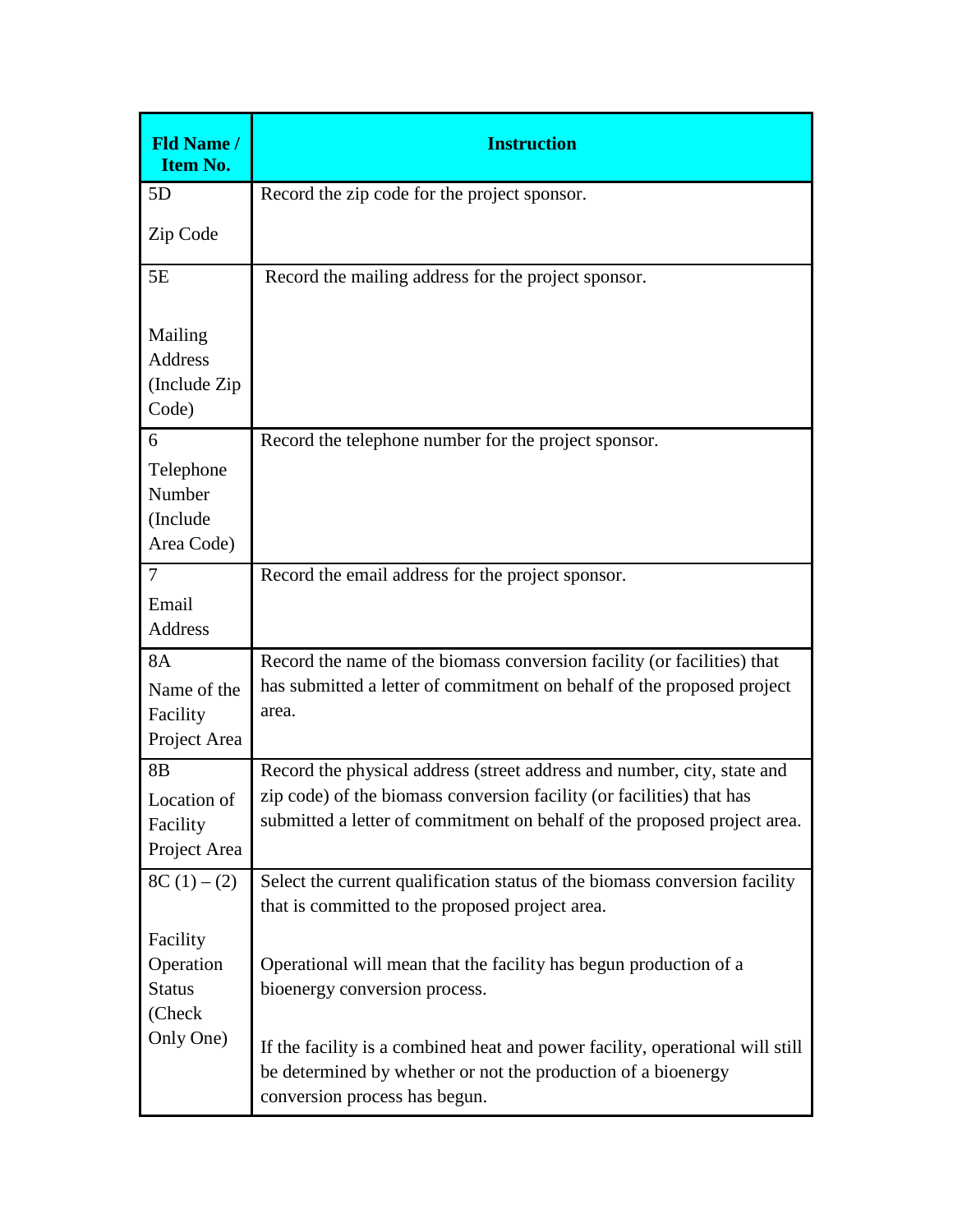| <b>Fld Name /</b><br><b>Item No.</b>                                                                                   | <b>Instruction</b>                                                                                                                                                                                                                                                                                                                                                                                         |
|------------------------------------------------------------------------------------------------------------------------|------------------------------------------------------------------------------------------------------------------------------------------------------------------------------------------------------------------------------------------------------------------------------------------------------------------------------------------------------------------------------------------------------------|
|                                                                                                                        | Please provide attachments.                                                                                                                                                                                                                                                                                                                                                                                |
| $8C(3) - (5)$                                                                                                          | Select the current qualification status of the biomass conversion facility<br>that is committed to the proposed project area.                                                                                                                                                                                                                                                                              |
| Qualified<br><b>Biomass</b><br>Conversion<br>Facility<br>(BCF)<br><b>Status</b><br>(Check<br>Only One)                 | To identify whether or not a facility has been qualified under the<br>matching payment component of BCAP please visit<br>www.fsa.usda.gov/bcap for facility listings.<br>A facility is determined to be "intending" to be qualified if the facility<br>has already initiated the qualification process by submitting required<br>BCAP-1 form, AD-1047 and Agreement.                                       |
|                                                                                                                        | Please provide attachments.                                                                                                                                                                                                                                                                                                                                                                                |
| 8D<br>If facility is<br>not<br>operational<br>for the<br>conversion<br>of biomass,<br>what is the<br>projected<br>date | Please enter the projected date of operation start-up.<br>Operational will mean that the facility has begun production of a<br>bioenergy conversion process.<br>If the facility is a combined heat and power facility, operational will still<br>be determined by whether or not the production of a bioenergy<br>conversion process has begun.<br>Please enter in the following format: DATE (MM-DD-YYYY) |
| $9 A(1) - (6)$                                                                                                         | Please complete the following for Cropland in the proposed project<br>area:                                                                                                                                                                                                                                                                                                                                |
| List All<br>Crops/Acrea<br>ge Proposed<br>for<br>Establishme<br>nt on<br>Cropland                                      | 1.) Designate Crops to be Established (List Common Name<br>and Scientific Name;<br>2.) Crop type of the corresponding crop listed in block (1) Crop type<br>codes are available at the County FSA office and will classify<br>the crop as woody, herbaceous perennial or herbaceous annual;<br>3.) Number of Acres of cropland planted or to be planted for the<br>corresponding crop listed in block (1); |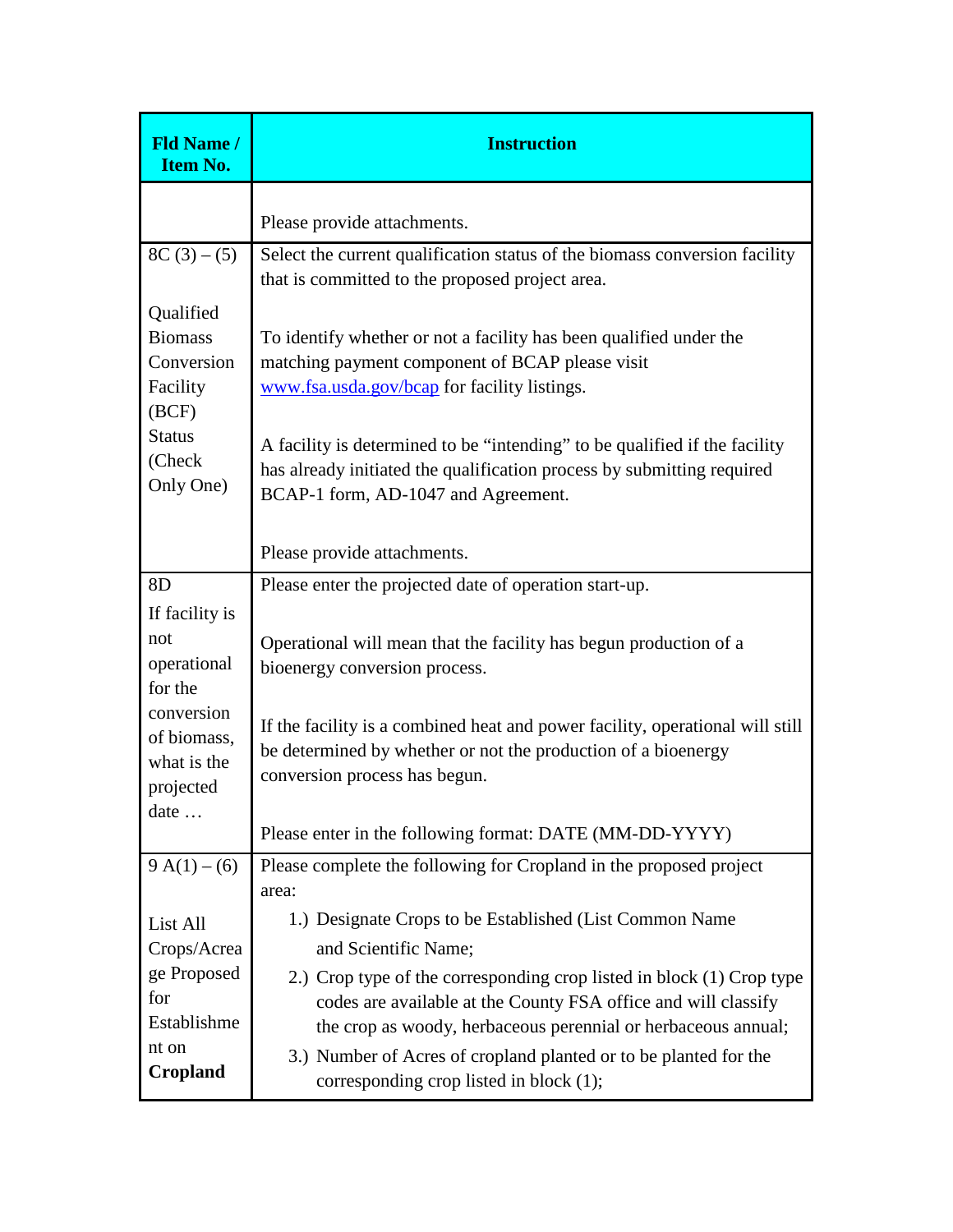| <b>Fld Name /</b><br><b>Item No.</b>                                                                                 | <b>Instruction</b>                                                                                                                                                                                                                                                                                                                                                                                                                                                                                                                                                                                                                                                                                                                                                                                                                                                                                                                    |
|----------------------------------------------------------------------------------------------------------------------|---------------------------------------------------------------------------------------------------------------------------------------------------------------------------------------------------------------------------------------------------------------------------------------------------------------------------------------------------------------------------------------------------------------------------------------------------------------------------------------------------------------------------------------------------------------------------------------------------------------------------------------------------------------------------------------------------------------------------------------------------------------------------------------------------------------------------------------------------------------------------------------------------------------------------------------|
|                                                                                                                      | 4.) Estimated Annual Productivity (Dry Tons Per Acre) for the<br>corresponding crop listed in block (1);<br>5.) (a) The number of acres expected to be established if the<br>corresponding crop in block (1) is a perennial crop;<br>5.) (b) The number of acres already established if the                                                                                                                                                                                                                                                                                                                                                                                                                                                                                                                                                                                                                                           |
|                                                                                                                      | corresponding crop in block (1) is a perennial crop; and<br>6.) Record the totals for blocks 3, 4, 5(a) and 5(b).                                                                                                                                                                                                                                                                                                                                                                                                                                                                                                                                                                                                                                                                                                                                                                                                                     |
| $9B(1) - (6)$<br>List All<br>Crops/Acrea<br>ge Proposed<br>for<br>Establishme<br>nt on Non-<br>Crop<br><b>Agland</b> | Please complete the following for Non-Crop Agland in the proposed<br>project area:<br>1.) Designate Crops to be Established (List Common Name<br>and Scientific Name;<br>2.) Crop type of the corresponding crop listed in block (1) Crop type<br>codes are available at the County FSA office and will classify<br>the crop as woody, herbaceous perennial or herbaceous annual;<br>3.) Number of Acres of non-crop agland planted or to be planted for<br>the corresponding crop listed in block $(1)$ ;<br>4.) Estimated Annual Productivity (Dry Tons Per Acre) for the<br>corresponding crop listed in block (1);<br>5.) (a) The number of acres expected to be established if the<br>corresponding crop in block $(1)$ is a perennial crop;<br>5.) (b) The number of acres already established if the<br>corresponding crop in block (1) is a perennial crop; and<br>6.) Record the totals for blocks 3, 4, $5(a)$ and $5(b)$ . |
| $9C(1) - (6)$                                                                                                        | Please complete the following for Non-Industrial Private Forest Land in<br>the proposed project area:                                                                                                                                                                                                                                                                                                                                                                                                                                                                                                                                                                                                                                                                                                                                                                                                                                 |
| List All<br>Crops/Acrea<br>ge Proposed<br>for<br>Establishme<br>nt on Non-                                           | 1.) Designate Crops to be Established (List Common Name<br>and Scientific Name;<br>2.) Crop type of the corresponding crop listed in block (1) Crop type<br>codes are available at the County FSA office and will classify<br>the crop as woody, herbaceous perennial, or herbaceous annual;<br>3.) Number of Acres of Non-Industrial Private Forest Land planted                                                                                                                                                                                                                                                                                                                                                                                                                                                                                                                                                                     |
| <b>Industrial</b><br><b>Private</b><br><b>Forest</b>                                                                 | or to be planted for the corresponding crop listed in block $(1)$ ;<br>4.) Estimated Annual Productivity (Dry Tons Per Acre) for the<br>corresponding crop listed in block (1);                                                                                                                                                                                                                                                                                                                                                                                                                                                                                                                                                                                                                                                                                                                                                       |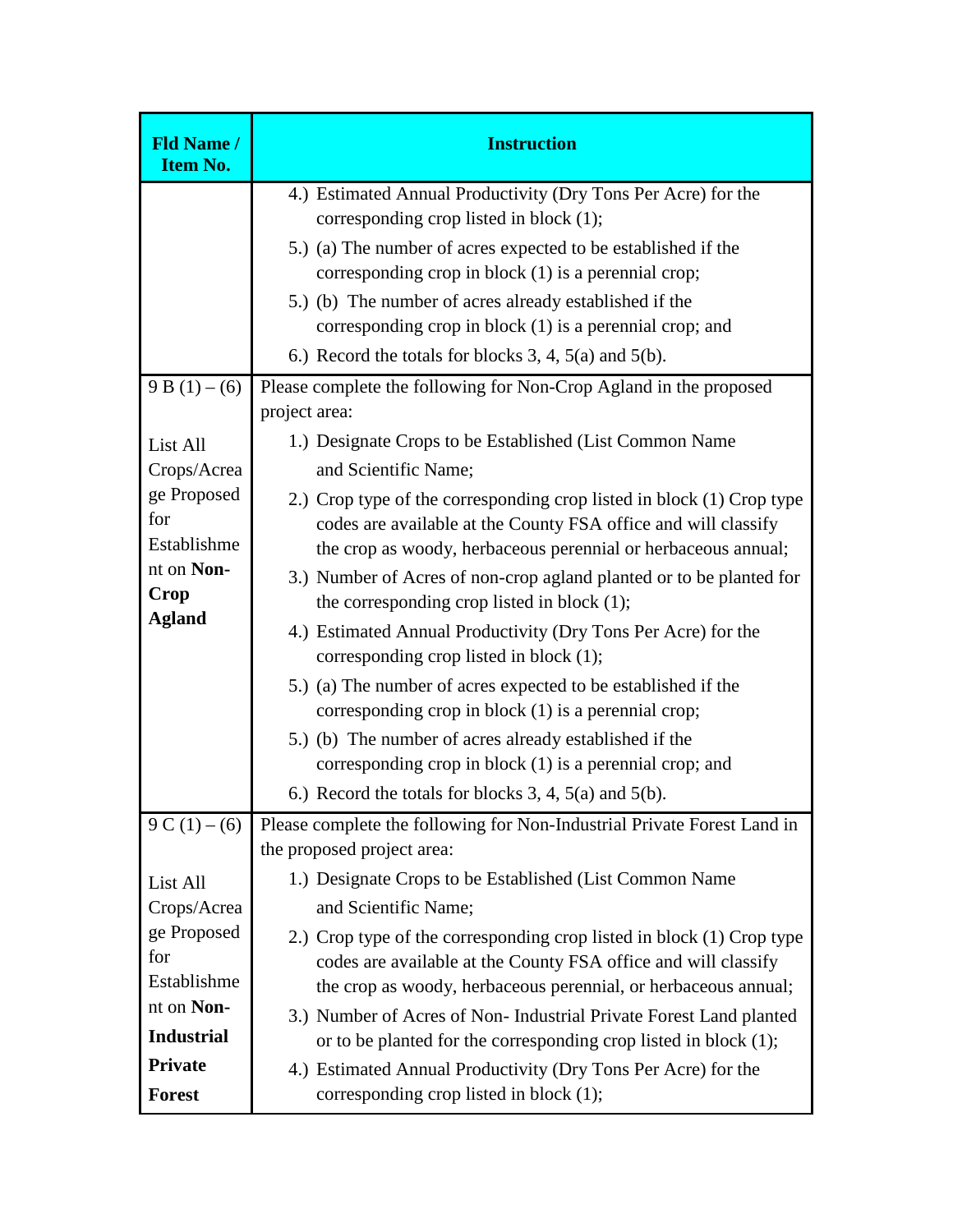| <b>Fld Name /</b><br><b>Item No.</b> | <b>Instruction</b>                                                          |
|--------------------------------------|-----------------------------------------------------------------------------|
| Land                                 | 5.) (a) The number of acres expected to be established if the               |
|                                      | corresponding crop in block $(1)$ is a perennial crop;                      |
|                                      | 5.) (b) The number of acres already established if the corresponding        |
|                                      | crop in block $(1)$ is a perennial crop; and                                |
|                                      | 6.) Record the totals for blocks 3, 4, 5(a) and 5(b).                       |
| $10 A - B$                           | Record the total dry tons of biomass to be used by biomass conversion       |
| Proposed                             | facilities included in the project areas. Record biomass obtained from      |
| <b>Biomass</b>                       | non-contract acres as well as from land under BCAP contracts.               |
| Production/                          |                                                                             |
| <b>Utilization</b>                   | Enter tonnage estimates for each applicable calendar year beginning         |
| Schedule by                          | after the proposal is approved.                                             |
| Year                                 |                                                                             |
|                                      | The crop-type in $10(B)(2)$ will be the classification of crops as woody,   |
|                                      | herbaceous perennial, or herbaceous annual. Crop type codes are             |
|                                      | available at the County FSA office.                                         |
|                                      |                                                                             |
| 11                                   | Enter the signature for the representative of the project sponsor.          |
| Authorized                           |                                                                             |
| Representati                         |                                                                             |
| ve for                               |                                                                             |
| Project                              |                                                                             |
| Sponsor                              |                                                                             |
| Signature                            |                                                                             |
| $\left(\frac{By}{B}\right)$          |                                                                             |
| 12                                   | Enter the signing representative's title that is assigned to the individual |
|                                      | by the entity or best reflects the signing representative's role with the   |
| Title/Relatio                        | entity.                                                                     |
| nship of the                         |                                                                             |
| Individual if                        |                                                                             |
| Signing in a                         |                                                                             |
| Representati                         |                                                                             |
| ve Capacity                          |                                                                             |
| 13                                   | Enter the date on which the representative signed the BCAP-20 form.         |
|                                      | Enter the date in the following format: MM/DD/YYYY.                         |